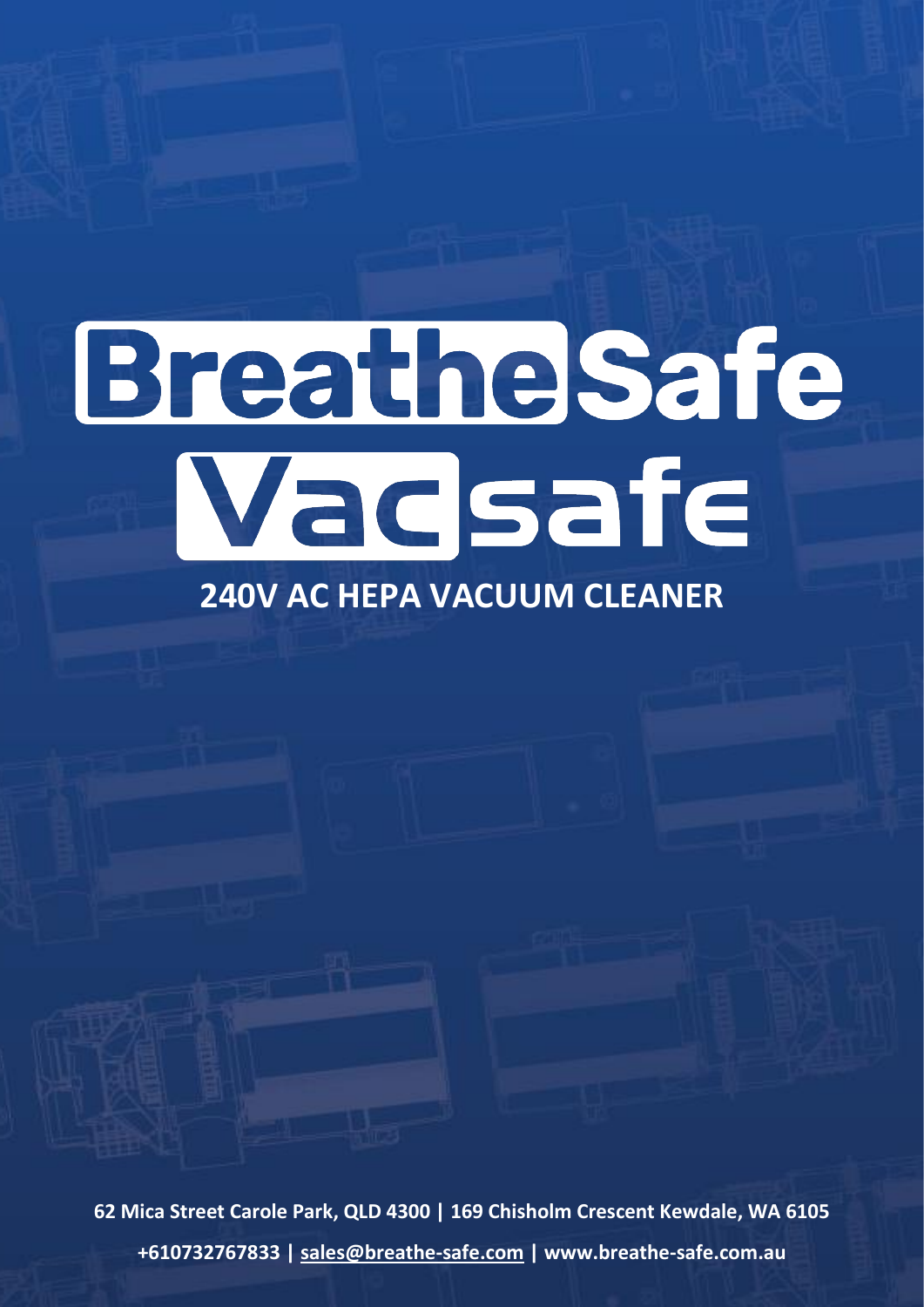- Wet/Dry Type H Vacuum Cleaner
- Heavy Duty Motors
- Large Capacity Tank
- Includes 3-meter Hose and Accessories: 450mm Brush Nozzle, 450mm Squeeze Nozzle, Round Crevice Tool & Stainless 2-piece Extension Tube

## **Applications**

BreatheSafe PN: TV24077 Wet/Dry HEPA 240V Vacuum

• All HME including light/medium vehicles

#### Background:

Cabin doors and windows may be frequently opened by operators rendering HEPA filtrationpressurisation systems ineffective. Also, dust contamination is brought into the cabin on the operator's shoes and clothing. The use of a HEPA vacuum to clean the cab interior will reduce secondary exposure of the operators and enhance the BreatheSafe HEPA air filtration systems.

#### **Case Study: Dried Mud**

- Dried mud forms fine dust particles
- Dust is easily disturbed and gets in the air
- Simply closing the door can cause high levels of airborne dust in the cabin
- Vibration in the cabin will also cause dust to become airborne.
- You may be exposed to high levels of silica dust from opening and closing the door

Source: ATS Silica Dust Awareness Doc AQWG\_2\_0.21 [Part 3 of 12 \(ats.org.au\)](http://www.ats.org.au/wp-content/uploads/2018/12/AQWG-Part-3-of-12-Silica-Dust-Awareness-Package-v0.21.pdf)



 $0.21$ a<br>Boo

Picture 1: Dried Mud in Door Jamb Picture 2: Spike in Airborne Dust Due to Dried Mud in Door Jamb